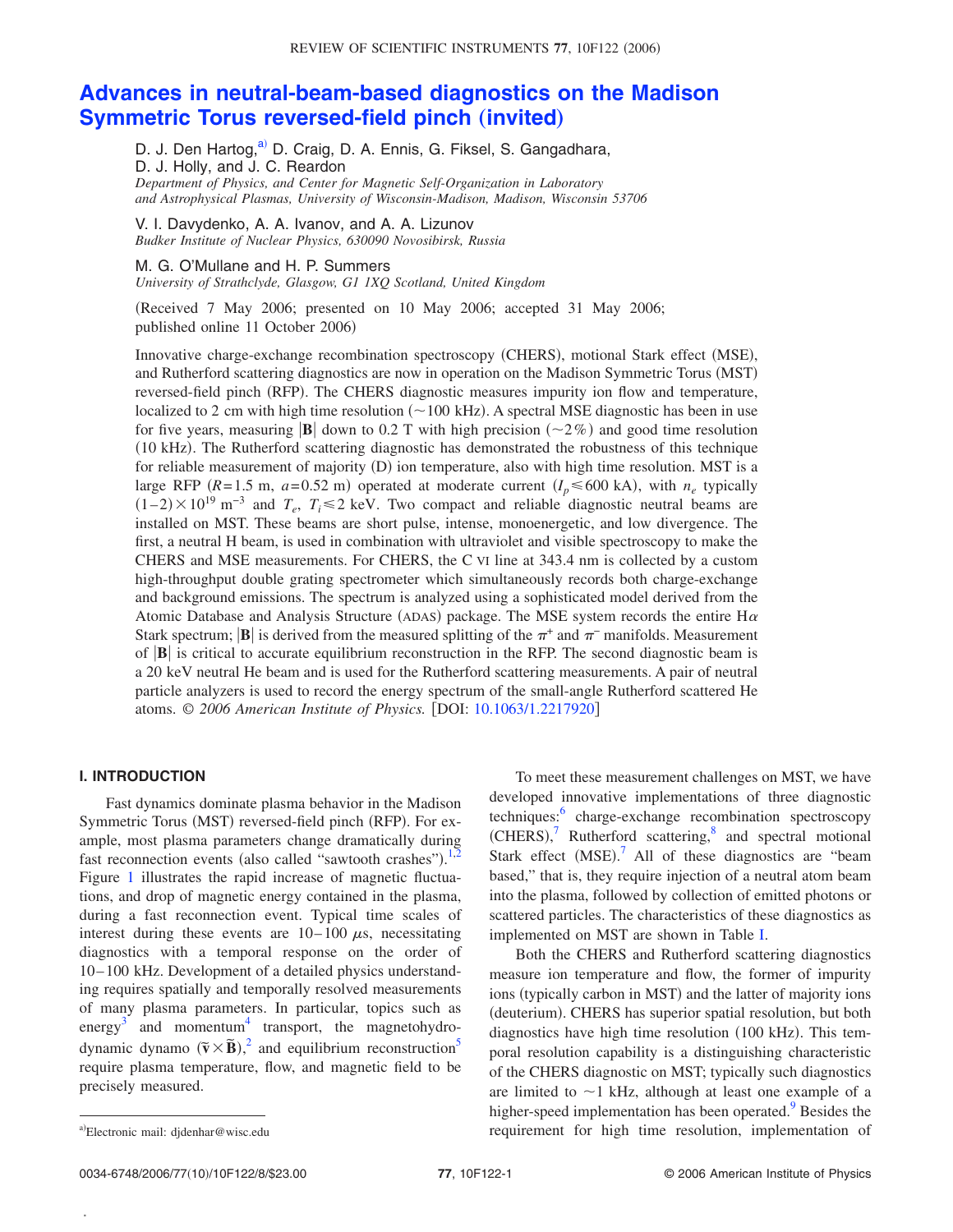<span id="page-1-0"></span>

FIG. 1. Reconnection events are marked by dashed lines. The magnetic fluctuation level  $(\widetilde{B}/B)$  and stored magnetic energy both change rapidly during the reconnection events.

CHERS on MST has overcome the specific challenges of both high background light from the plasma and relatively low ion temperature.

Rutherford scattering on MST is a unique diagnostic for several reasons. Currently, there are no other operating Rutherford scattering diagnostics on fusion research devices; most recently the technique has been implemented on a mag-netic mirror machine<sup>[10](#page-7-9)</sup> and a tokamak.<sup>[11](#page-7-10)</sup> The implementation on MST has much higher temporal resolution than these previous efforts and is the only Rutherford scattering diagnostic ever implemented on a RFP. Rutherford scattering is one of a small number of diagnostic techniques that directly measures the majority ions in a fusion research plasma; most techniques probe impurity ions, with the implicit assumption that impurity and majority ions are fully equilibrated on all time scales of interest.

The spectral MSE diagnostic on MST measures the magnitude of the magnetic field  $|\mathbf{B}|$  in the center of the plasma. Typical implementations of MSE on high magnetic field  $(|\mathbf{B}| \ge 1 \text{ T})$  fusion research devices rely on polarimetry of the Stark spectrum to measure the local direction of the magnetic field.<sup>[12](#page-7-11)[,13](#page-7-12)</sup> This technique is difficult to implement at lower fields,  $^{14}$  so on MST we record the entire motional Stark spectrum and directly measure the component splitting in order to measure  $|\mathbf{B}|$  down to  $\sim 0.2$  T. This measurement of  $|\mathbf{B}|$  is a strong constraint on plasma equilibrium reconstruction.

The advances made in beam-based diagnostics on MST are the result of the implementation of compact, highbrightness diagnostic neutral beams, and the construction of custom high-throughput spectrometers appropriate to the specific diagnostic. Thus, after a brief introduction to the MST RFP, this article is organized as follows: The general characteristics of the neutral beams will be described, then CHERS, Rutherford scattering, and spectral MSE as implemented on MST will be described in separate sections.

#### **II. THE MST RFP**

**.**

The RFP can be broadly defined as "toroidal plasma confinement with a low magnetic field."<sup>15</sup> The toroidal field of a

<span id="page-1-1"></span>TABLE I. The characteristics of the beam-based diagnostics implemented on MST.

| Diagnostic               | Plasma<br>parameters<br>measured                  | Spatial and<br>temporal<br>resolutions |
|--------------------------|---------------------------------------------------|----------------------------------------|
| <b>CHERS</b>             | Impurity $(C)$<br>$T_i$ and $v_i$                 | $2 \text{ cm}$ ,<br>$100$ kHz          |
| Rutherford<br>scattering | Majority (D)<br>$T_i$ and $v_i$                   | $\sim$ 14 cm.<br>$100$ kHz             |
| Spectral MSE             | $ \mathbf{B}  \geq 0.2$ T,<br>$\sim$ 2% precision | $\sim$ 8 cm.<br>$10$ kHz               |

RFP is typically ten times smaller in a RFP than in a similar plasma current tokamak. Like the tokamak, the RFP is a toroidal magnetic field configuration capable of confining a high-temperature plasma. However, unlike a tokamak where the toroidal magnetic field  $B_{\phi}$  is much greater than the poloidal magnetic field  $B_{\theta}$ , in a RFP  $B_{\phi} \approx B_{\theta}$ . Furthermore, in a RFP the toroidal magnetic field actually goes to zero and then reverses sign near the edge of the plasma. This magnetic field configuration is produced and sustained by conversion of poloidal flux to toroidal flux inside of a conducting shell, a process often referred to as the "RFP dynamo.["2](#page-7-2) In other words, the magnetic field equilibrium is substantially determined by self-generated plasma currents. The RFP is a "spontaneous" configuration, arising from the "relaxation" of the plasma into a minimum energy state. Internal measurements of the magnetic field in the plasma are critical to equilibrium reconstruction, thus the importance of the spectral MSE diagnostic to measure internal **.** 

MST is a large RFP with major radius *R*= 1.5 m, minor radius  $a = 0.5$  m, and a thick  $(5 \text{ cm})$  aluminum conducting shell.<sup>16</sup> The aluminum conducting shell, in addition to serving as vacuum vessel, is the one-turn toroidal field coil. This means that diagnostic port access through the vacuum vessel is not hampered by large discrete toroidal field coils. Instead, diagnostic port access is strictly limited by the fact that large currents flow in the aluminum vessel, thus port size is restricted in order to minimize disruption of these currents. For example, the neutral beam used for CHERS is injected through a 5 cm diameter port, and the CHERS signal is collected through ports of the same diameter.

Typical plasma parameter ranges in MST are toroidal plasma current  $I_p$  between 0.2 and 0.6 MA,  $|\mathbf{B}| \le 0.5$  T, electron density  $n_e$  between 0.5 and  $2.5 \times 10^{13}$  cm<sup>-3</sup>, and electron  $T_e$  and ion  $T_i$  temperatures between 50 and 2000 eV. A typical plasma discharge is approximately 70 ms in duration, with a  $20-30$  ms "flat top" in which the plasma current is nearly constant and the plasma is roughly in equilibrium. Over 100 plasma discharges are often produced during a day of MST operation in order to collect large ensembles of data. Shot-to-shot reproducibility is good, enabling statistical uncertainty to be reduced by ensemble averaging measurements of fast reconnection events.<sup>2</sup> Diagnostics must be able to match a cycle in which data are collected at high rates for  $\sim$ 30 ms every 2-4 min.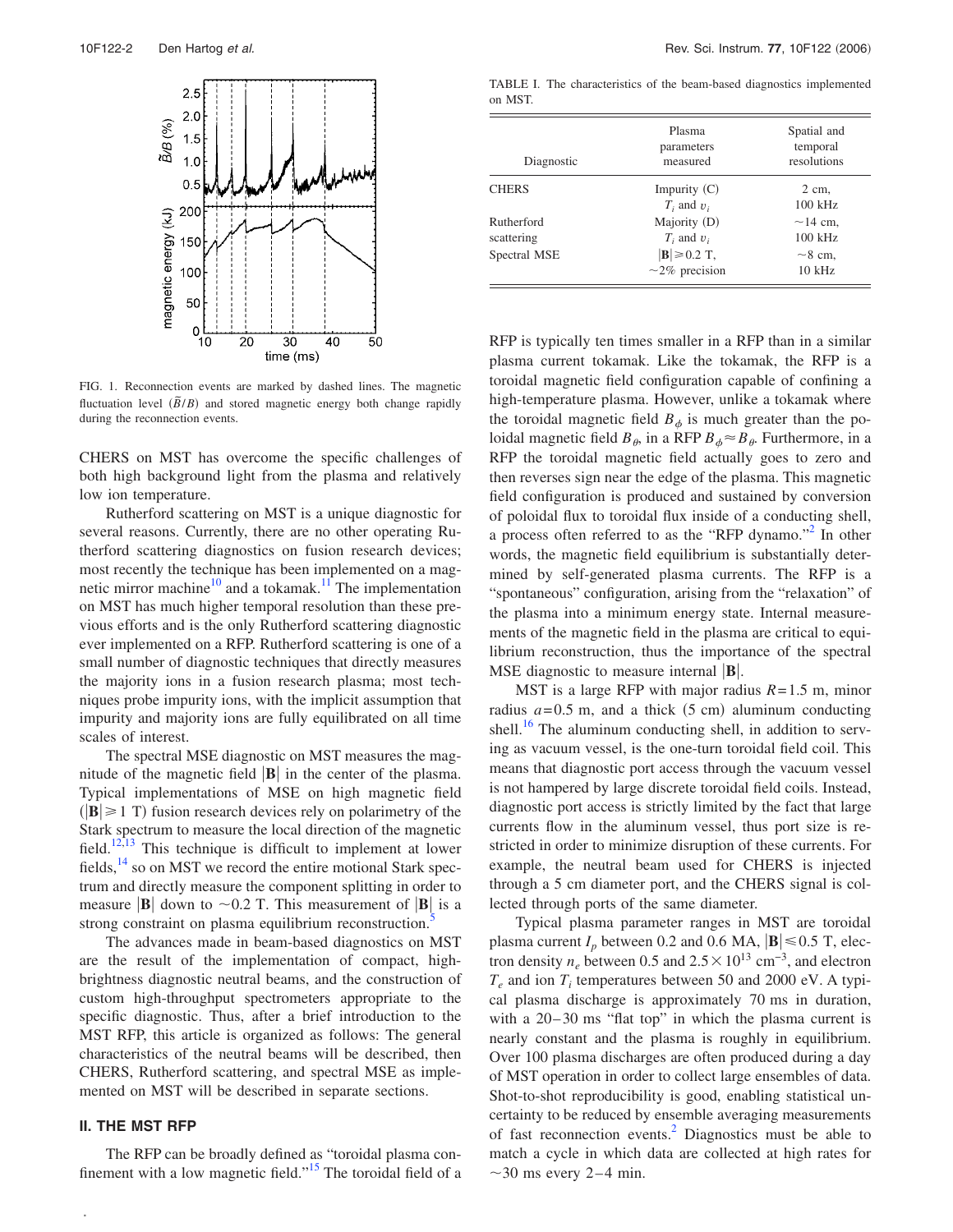<span id="page-2-0"></span>

FIG. 2. Cross-sectional view of the diagnostic neutral beam injector.

#### **III. DIAGNOSTIC NEUTRAL BEAMS**

Two compact and reliable diagnostic neutral beams are installed on MST. These beams were constructed by the Budker Institute of Nuclear Physics in Novosibirsk, Russia and are the result of decades of development and improvement.<sup>[17](#page-7-16)</sup> On MST, a hydrogen  $(H)$  beam with 50 keV atom energy is used for CHERS and MSE. This beam has a 20 ms pulse duration, well matched to the MST discharge flat top. It is a replacement and upgrade for a 30 keV, 3 ms pulse H beam that functioned extremely reliably for several years. CHERS and MSE results contained in this article were taken with both beams; differentiation is not made. The second beam on  $MST$  is a 20 keV, 3 ms pulse helium (He) beam used for Rutherford scattering. The common characteristics shared by the beams are low beam divergence  $(\sim 15$  millirad), monospecies  $(>\!\!>90\%$  of the beam atoms are at the full energy), and monoenergetic (beam atom energy spread  $\leq 1\%$  of the full energy). These characteristics greatly simplify the implementation of CHERS and Rutherford scattering and are crucial to the successful operation of the spectral MSE diagnostic.

Neither beam produces a significant perturbation of the plasma in MST, as the absorbed beam power is typically a few percent of the several megawatts of Ohmic input power.

Each beam injector contains an ion source in which ions are extracted from a dense plasma created by a miniature arc discharge source (Fig.  $2$ ). The plasma from the source is allowed to expand into a large volume; this reduces its perpendicular temperature, thus enabling achievement of low beam divergence. The extracted ion beam is accelerated and focused by a compact ion optical system and neutralized by passing through a gas cell. The H beam as installed on MST is shown in Fig. [3.](#page-2-1)

# **IV. CHERS**

**.**

To date, the most successful tool for localized impurity ion measurements in fusion research plasmas is CHERS.<sup>18,[19](#page-7-18)</sup> CHERS is a two-step process:  $H^0 + A^{+Z} \rightarrow H^+ + A^{+(Z-1)}(n, l)$  $\rightarrow$ *A*<sup>+(Z-1)</sup>(*n'*,*l'*)+*h* $\nu$ . In the first step, a neutral hydrogen atom  $H^0$  is injected into the plasma by a high-energy beam and charge exchanges with a (usually) fully ionized intrinsic impurity  $A^{+Z}$  such as He, C, or O. The charge-exchange pro-

<span id="page-2-1"></span>

FIG. 3. (Color online) Side view of the 30 keV hydrogen neutral beam injector as installed on MST.

cess typically leaves the impurity  $A^{+(Z-1)}$  in some excited state  $(n, l)$ , which then radiatively decays, emitting a photon *hv*. The wavelength of this photon is Doppler shifted from the line emission center by the thermal and directed kinetic motions of the impurity ion. Recording the Dopplerbroadened emission spectrum with an appropriate spectrometer allows determination of the impurity ion temperature from the width of the spectrum and the directed flow velocity of the impurity ion from the absolute shift of the line emission center.

We conducted an extensive survey of ultraviolet and visible transitions in MST to find an appropriate candidate for CHERS measurements.<sup>[7](#page-7-7)</sup> The C VI transition at  $343.369$  nm is relatively strong, gives the largest charge-exchange signal/ background ratio of any line surveyed, and is reasonably well isolated in MST. "Contamination" due to O VI emission at 343.3 nm exists but is not a severe problem.

Although the C VI emission from charge exchange with the beam is strong, the background signal from the plasma is of the same order or larger in most circumstances. High background neutral density in MST results in substantial charge exchange of  $C^{+6}$  with thermal neutrals in the plasma; the  $C^{+5}$  ions thus created are excited by electron impact, and decay producing substantial background emission at the C VI transition of interest. In order to distinguish between beaminduced and background emissions, we have implemented a dynamic background measurement technique with two optical views through each viewing port: one intersecting the beam and one to the side. Figure [4](#page-3-0) illustrates the implementation of this technique. The neutral beam is shown being injected perpendicular to the plane of the figure. The "beam view" intersects the beam, recording both beam and background emissions, while the "background view" is  $\sim$ 2 cm offset in the toroidal direction and does not intersect the beam. The position of the background view has been carefully adjusted so that it is as close as possible to the beam, yet does not collect charge-exchange emission. Collection of light from these two chords with the beam off indicates that the background emission recorded by both is nearly identical.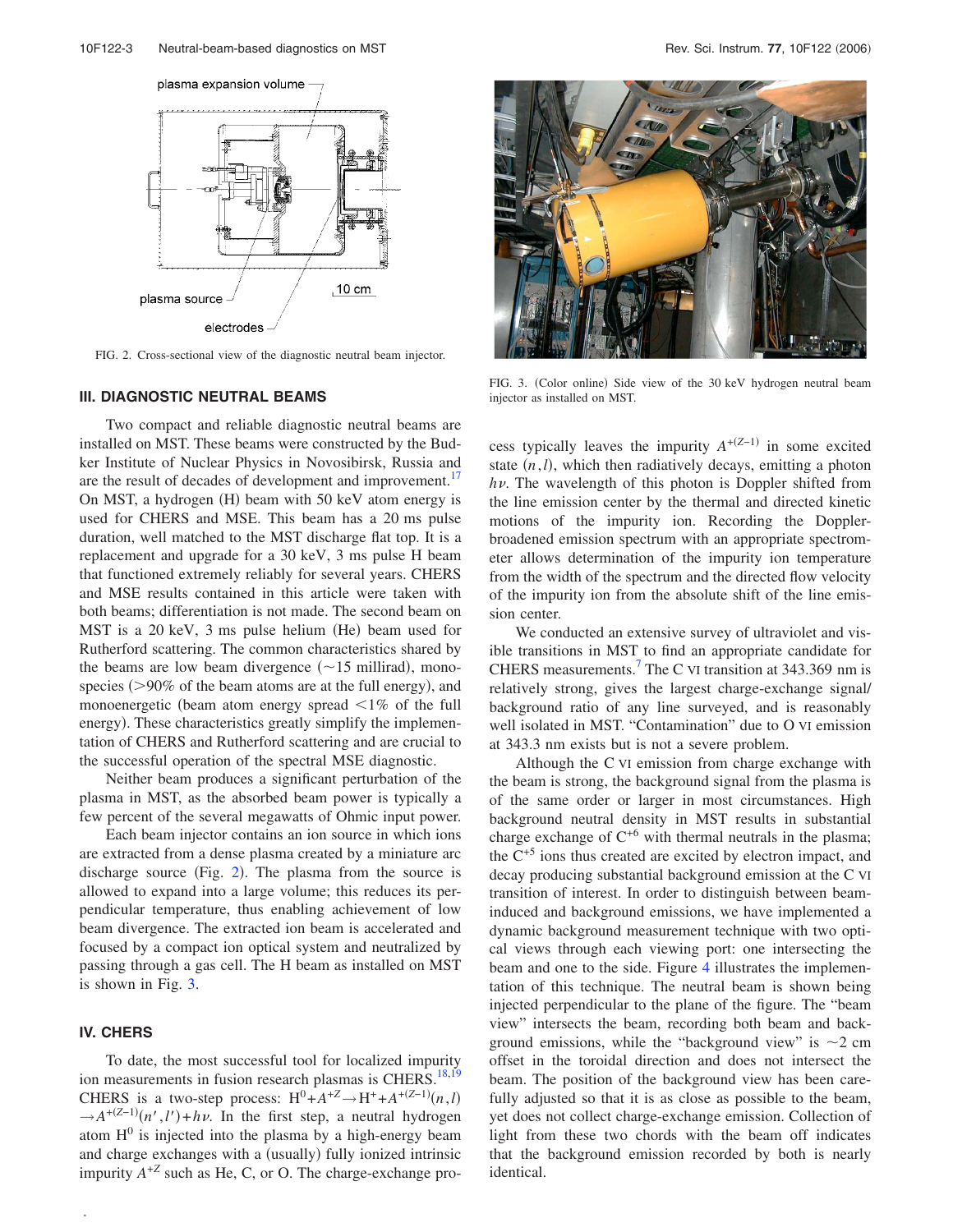<span id="page-3-0"></span>

FIG. 4. (Color online) CHERS measurements are made in MST with two optical views through each viewing port: one intersecting the beam and one to the side. The "beam view" intersects the beam, while the "background view" is  $\sim$ 2 cm offset in the toroidal direction and does not intersect the beam.

CHERS measurements can be made at eleven radial points on a poloidal cross section of MST (Fig.  $5$ ). The optical views are perpendicular to the neutral beam. This maximizes radial spatial resolution  $(\sim 2 \text{ cm})$ , as the magnetic flux surfaces in the plasma are also perpendicular to the beam. Since only one high-throughput CHERS spectrometer has been built for use on MST, data are collected from one radial point at a time. However, a full radial profile of impurity ion temperature,  $T_i(r)$ , can be collected in a single day of MST operation by moving the viewing fiber bundles from port to port. A planned upgrade is the construction of several more high-throughput CHERS spectrometers in order to obtain real-time profile information.

The custom high-throughput CHERS spectrometer is the key to measuring fast impurity ion dynamics in MST and is described in detail in Ref. [20.](#page-7-20) This spectrometer was completely designed and constructed in our laboratory. It is actually a *duo*-spectrometer, as it simultaneously records emission from both the beam and background views. Two separate fiber bundles transport light from the viewing port to the curved entrance slit, where one view fills the upper half of the slit, and the other view, the bottom half. The light is dispersed by two gratings in a Czerny-Turner layout. $21$ This double grating design is required to obtain the dispersion necessary to allow wide slits, which in turn are necessary to obtain the étendue required to provide high throughput. The spectra at the exit plane of the spectrometer are dispersed onto columns of fiber optics, each column sampling a small  $\Delta\lambda$  wavelength band of either the beam view or background view spectrum. Each column of fiber optics transports light to a photomultiplier tube, from which the signal is amplified and digitized by an independent digitizer channel. Each spectrum is dispersed onto 16 wavelength channels.

For CHERS analysis, the emission line shapes are modeled using Atomic Data and Analysis Structure (ADAS).<sup>22</sup> Both the beam-driven charge-exchange and background electron-impact emissions are modeled. $^{23}$  Since the ion tem-

**.**

<span id="page-3-1"></span>

FIG. 5. (Color online) Poloidal cross section of MST, showing the eleven radial points for CHERS measurements. The H beam is injected radially across the plasma at 22.5° below the midplane of MST.

perature in MST is relatively low, the thermal Doppler broadening of the C VI line at 343.369 nm is not substantially larger than the separation of the fine-structure components of this transition. Thus the amplitude and separation of these components are modeled with ADAS and the Dopplerbroadened sum calculated for both charge-exchange and electron-impact emissions of the C VI line. The contribution to background emission by O VI line emission is also modeled.

The beam-driven charge-exchange signal is derived from coupled fits of both background (from the background view) and total (from the beam view) emissions. The background contains only electron-impact emission, while the total emission has both the charge-exchange signal and electronimpact emissions. Direct subtraction of the background from the total emission, and then a fit of the remainder, is not as effective as coupled fits of each individually. The beamdriven charge-exchange spectrum provides localized measurement of the impurity flow and temperature.

# **V. RUTHERFORD SCATTERING**

In a plasma diagnostics context, Rutherford scattering refers to the small-angle nuclear scattering of injected beam atoms by plasma ions. This small-angle Coulomb scattering process is basically mechanical, conserving energy and momentum. If the injected beam is monoenergetic, the energy distribution of the scattered atoms is determined by the velocity distribution of the ions. Thus, the ion temperature is determined from the measured width of the scattered atom energy distribution and the ion flow velocity from the shift of the energy spectrum. In the simplest case, a monoenergetic beam (of energy  $E_0$ ) with zero angular spread, the energy spectrum of atoms scattered by an angle  $\theta \le 1$  is approximately Gaussian, with a variance  $\Delta = \sqrt{2 \mu E_0 T_i \theta^2}$  and centroid  $E_c = E_0(1 - \mu \theta^2)$ , where  $\mu = m_b/m_i$ ;  $m_b$  is the mass of the beam atoms and  $m_i$  the mass of the majority ions in the plasma. There is an additional shift in  $E_c$  caused by nonzero majority ion flow velocity, not included in this simple equation. On MST,  $\theta$  is chosen to be about 10 $\degree$  as a compromise between improved accuracy and decreased signal (due to the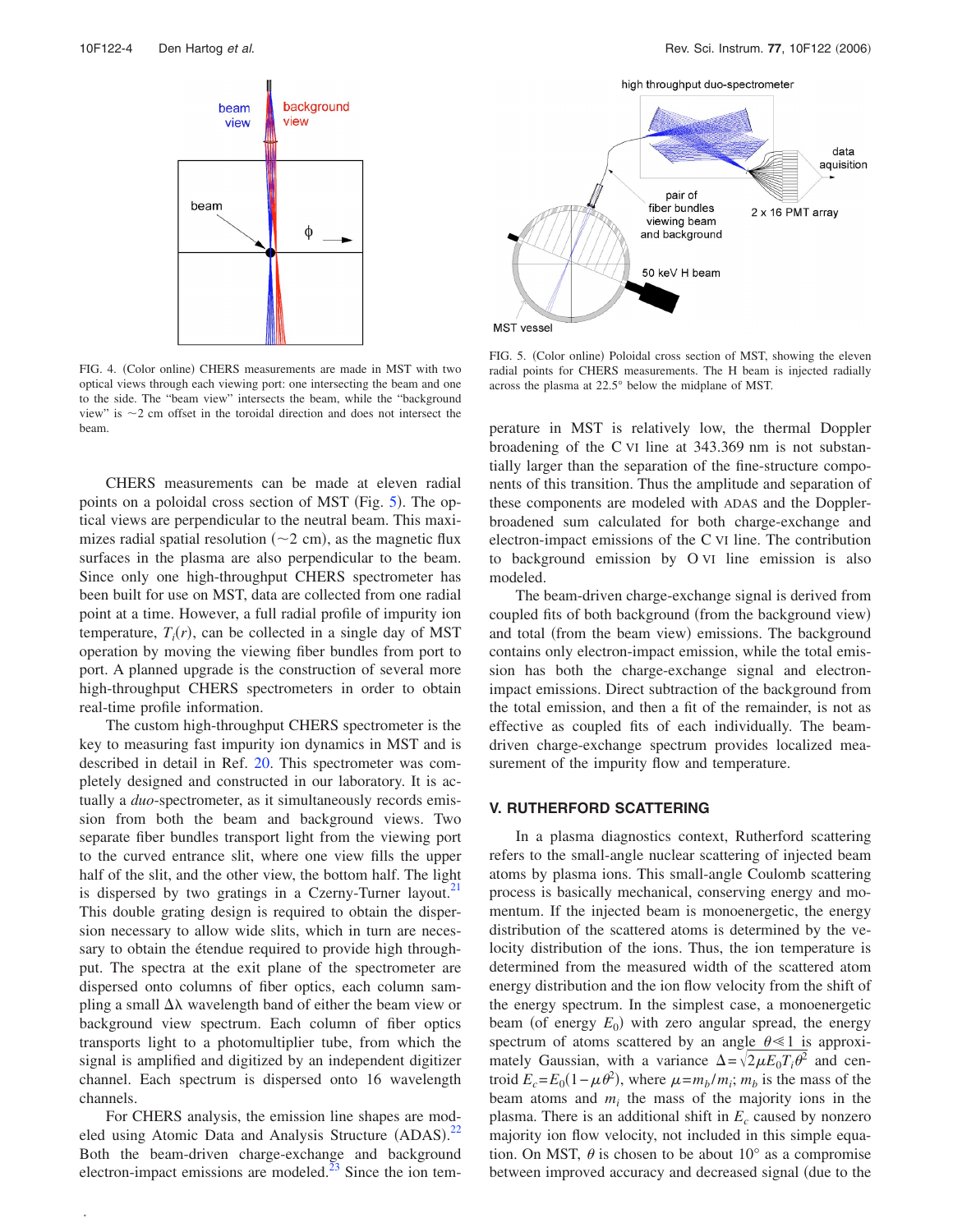<span id="page-4-0"></span>

FIG. 6. (Color online) A typical Rutherford scattering energy spectrum from MST, collected over a 10  $\mu$ s time window.

well-known  $1/\sin^4\theta$  dependence of the Rutherford scattering cross section). A complication arises for a real beam with nonzero energy spread and angular divergence, since in this case a detector at a fixed location observes atoms which have undergone scattering by a range of angles  $\theta$ . The  $\theta$  dependence in the scattering cross section then results in a non-Gaussian spectrum. In addition, a real energy analyzer with a finite acceptance angle will record scatterings which have occurred over a finite volume, again with a range of  $\theta$ . Nevertheless, a typical Rutherford scattering spectrum is recognizably Gaussian  $(Fig. 6)$  $(Fig. 6)$  $(Fig. 6)$  and is well fit by the type of model described in Ref. [8.](#page-7-8)

In MST, a 20 keV beam of He atoms is used for Rutherford scattering. A He beam was chosen because of the high ionization threshold of He; the beam penetrates well into the plasma and, once scattered, the He atom is likely to reach the detector rather than be lost to ionization. The scattered He atom energy spectrum also has reasonable width and good shift of  $E_c$  from the beam energy. The scattered atoms are detected by two 12-channel electrostatic energy analyzers,<sup>[8](#page-7-8)</sup> which were designed and constructed by the Budker Institute. A cross-sectional view of the entire Rutherford scattering diagnostic installation on MST is shown in Fig. [7.](#page-4-1) The axes of the two analyzers can be tilted or translated indepen-

<span id="page-4-1"></span>

FIG. 7. (Color online) Cross-sectional view of the Rutherford scattering diagnostic on MST.

**.**

<span id="page-4-2"></span>

FIG. 8. (Color online) Ensemble average of majority and impurity ion temperature during a fast reconnection event in MST.

dently and can acquire spectra from two spatial points. A profile can be acquired by tilting an analyzer between shots, although typical operation is with the center of the beam and analyzer sight line at  $r/a \approx 0.35$ . Resulting radial resolution is  $\sim$  14 cm.

Rutherford scattering and CHERS are complementary diagnostics in several respects. CHERS has very good spatial resolution  $(\sim 2 \text{ cm})$  while Rutherford scattering is somewhat coarse. Rutherford scattering, however, measures majority ion properties while CHERS typically measures impurity ions. Both have excellent temporal resolution on MST. The ability to make both measurements simultaneously enables direct comparison of the rapid heating of ions that occurs during a fast reconnection event (Fig.  $8$ ). Both majority and impurity temperatures increase dramatically on time scales of 100  $\mu$ s, but the majority increase is substantially less than the impurity. This implies a charge or mass dependence to the heating mechanism and is valuable input to theoretical models of ion heating in the RFP.

# **VI. SPECTRAL MSE**

In many low-field  $(< 0.5$  T) fusion research devices such as reversed-field pinches, magnetic mirrors, and spherical tori, the magnitude of the magnetic field in the core of the plasma is an important constraint for equilibrium modeling. In these devices the vacuum magnetic field profile can be greatly altered by dynamo, diamagnetic, or other plasma driven mechanisms. In order to measure internal  $|\mathbf{B}|$  in MST, we have implemented a spectral MSE diagnostic. $^{24}$  $^{24}$  $^{24}$  Similar diagnostics have been installed on a tokamak $^{25}$  $^{25}$  $^{25}$  and a magnetic mirror. $^{26}$  This diagnostic requires a direct measurement of the entire Balmer- $\alpha$  motional Stark spectrum emitted by the neutral hydrogen beam atoms injected into the plasma. The beam atoms are excited by collisions with the plasma (primarily electrons), and the beam atom electron energy levels are Stark split by the motional electric field **E**=**v**beam  $\times$  **B**, where  $\mathbf{v}_{\text{beam}}$  is the directed velocity of the beam and **B** is the local magnetic field in the plasma. On MST, we measure the separation of the  $\pi$  manifolds of the Stark-split Balmer- $\alpha$  line at 656.3 nm. This splitting is typically 0.2 nm or less for most plasma discharges in MST. Since the beam velocity is accurately known, the measured separation is directly analyzed to extract local **.**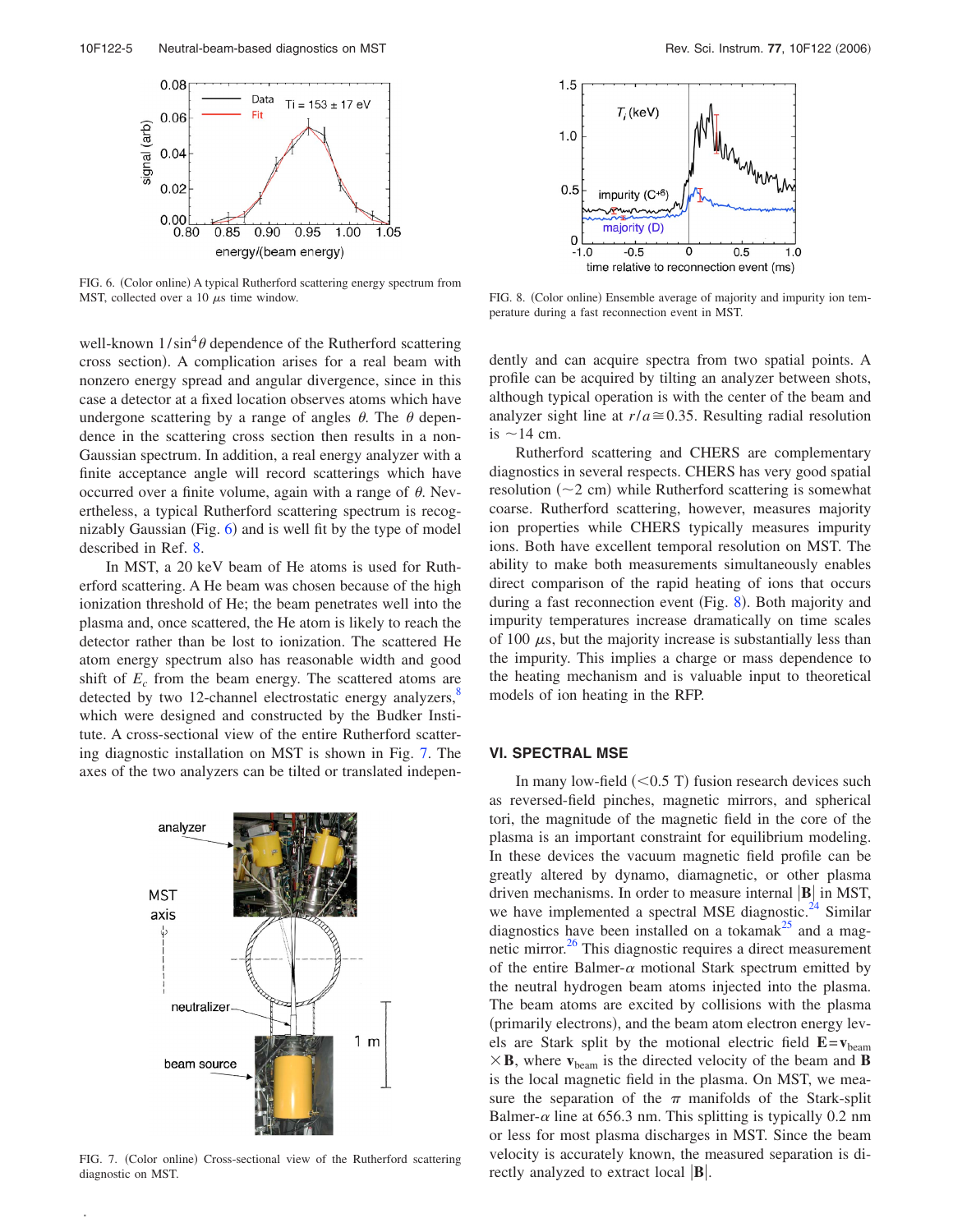<span id="page-5-0"></span>

FIG. 9. (Color online) Typical spectral MSE spectrum from MST, showing data, fit, and the individual Stark components of the fit.

MSE is a relatively common tool for making internal magnetic field measurements in high-field  $(|\mathbf{B}| \ge 1 \text{ T})$  plasmas. The motional Stark manifold is composed of  $\pi$  transitions (polarized parallel to the motional **E**) and  $\sigma$  transitions (polarized perpendicular to the motional **E**). For high-field fusion research devices with energetic neutral beams, the motional **E** is large  $({\sim}10 \text{ MV/m})$  and the  $\pi$  and  $\sigma$  components are spectrally isolated. Thus, some form of polarimetry can be used to obtain information on the magnetic field direction and magnitude. This works well provided the different polarization components do not overlap in wavelength space. This is generally not the case for low-field devices such as the RFP. $^{27}$  The individual components of the Stark manifold are broadened primarily by these effects: a beam which is not completely monoenergetic, finite beam divergence, and finite light collection volume. Deviations from a monoenergetic beam can be characterized by a finite parallel temperature of the beam atoms, while a finite perpendicular temperature of the beam atoms contributes to beam divergence. A finite perpendicular temperature can arise from perpendicular thermal energy of beam atoms and/or from geometric focusing by the ion optics. A finite light collection volume for beam emission requires a spread of observation angles, resulting in varying Dopper shifts for the collected beam emission photons. On MST, low beam temperatures and carefully designed optics resulted in a total line smearing of full width at half maximum (FWHM) $\approx$  0.1 nm for spectral MSE operation with the 30 keV H beam. With the 50 keV H beam, the smearing is currently greater than 0.1 nm, but the beam will be upgraded in the next year to reduce the beam divergence. This may allow the MSE diagnostic on MST to measure fields below 0.2 T, as the higher energy of this beam produces greater wavelength separation of the motional Stark manifold at a given magnetic field.

An alternative method for MSE measurement at low field is to reduce the effect of beam divergence and collection angles by effectively collimating the beam with laser induced fluorescence  $(LIF)$ . <sup>[28,](#page-7-26)[29](#page-7-27)</sup> In combination with a nearly monoenergetic beam, this technique may enable MSE measurement at very low fields.

Figure [9](#page-5-0) shows a typical Stark spectrum from MST. Each of the individual Stark components is fit as a Gaussianbroadened line with the relative amplitudes of the components fixed and set by a model assuming statistical popula-

**.**

<span id="page-5-1"></span>

FIG. 10. (Color online) An illustration of the spectral MSE diagnostic on MST. Seven views through individual FLC shutters and optical bandpass filters are each mapped to an individual slit on the CCD spectrometer. For clarity, some details are not shown in this illustration; for example, space limitations constrained all but the central view of the hexagonal pack to be bent through 90° prior to the collection telescopes containing the shutters and filters.

tion of the excited levels.<sup>[30](#page-7-28)</sup> The fit model is  $C\Sigma_i a_i \exp[-(\lambda$  $(-\lambda_i)^2/2\Delta\lambda^2$ , where *C*,  $\lambda_i$ , and  $\Delta\lambda$  are the fitted parameters. The amplitudes and wavelengths of the Stark components are  $a_i$  and  $\lambda_i$ , respectively, and  $\Delta\lambda$  is the component broadening. From the component separation local  $|\mathbf{B}|$  is derived to approximately 2% precision, with uncertainty determined primarily by photon statistics. Additional improvements in the accuracy of the measurement await further development of an atomic model for analysis of MSE data. This model will be a part of ADAS and will include both the Stark and Zeeman effects, fine structure, and a collisional-mixing population model. In particular, it is hoped that this model will fit the amplitude asymmetry apparent in the  $\pi^+$  and  $\pi^-$ manifolds (Fig. [9](#page-5-0)). This asymmetry is persistent in MSE data from MST and does not appear to be an experimental artifact.

An illustration of the spectral MSE diagnostic on MST is shown in Fig. [10.](#page-5-1) The neutral beam is the same one used for CHERS. Beam emission is collected with viewing chords at an angle of 22.5 $^{\circ}$  to the beam axis, thus the Balmer- $\alpha$  beam emission is Doppler shifted several nanometers away from the background thermal Balmer- $\alpha$  emission from the plasma. The chords intersect the beam at the approximate magnetic axis of MST, which is shifted  $\sim$ 6 cm from the geometric axis.<sup>3</sup> Seven individual viewing telescopes are arranged in a hexagonal array. Inside each telescope is a Displaytech ferroelectric liquid crystal (FLC) shutter, and all telescopes but the central include a custom bandpass optical interference filter (Andover Corporation) centered on the Doppler-shifted Balmer- $\alpha$  beam emission. The FLC shutter is intrinsically a linear polarizer and is adjusted to pass vertical polarization so that primarily the  $\pi$  components are recorded from the beam emission. Light from each of the views is fiber optically mapped onto an individual full-height entrance slit on the spectrometer. In other words, there are seven full-height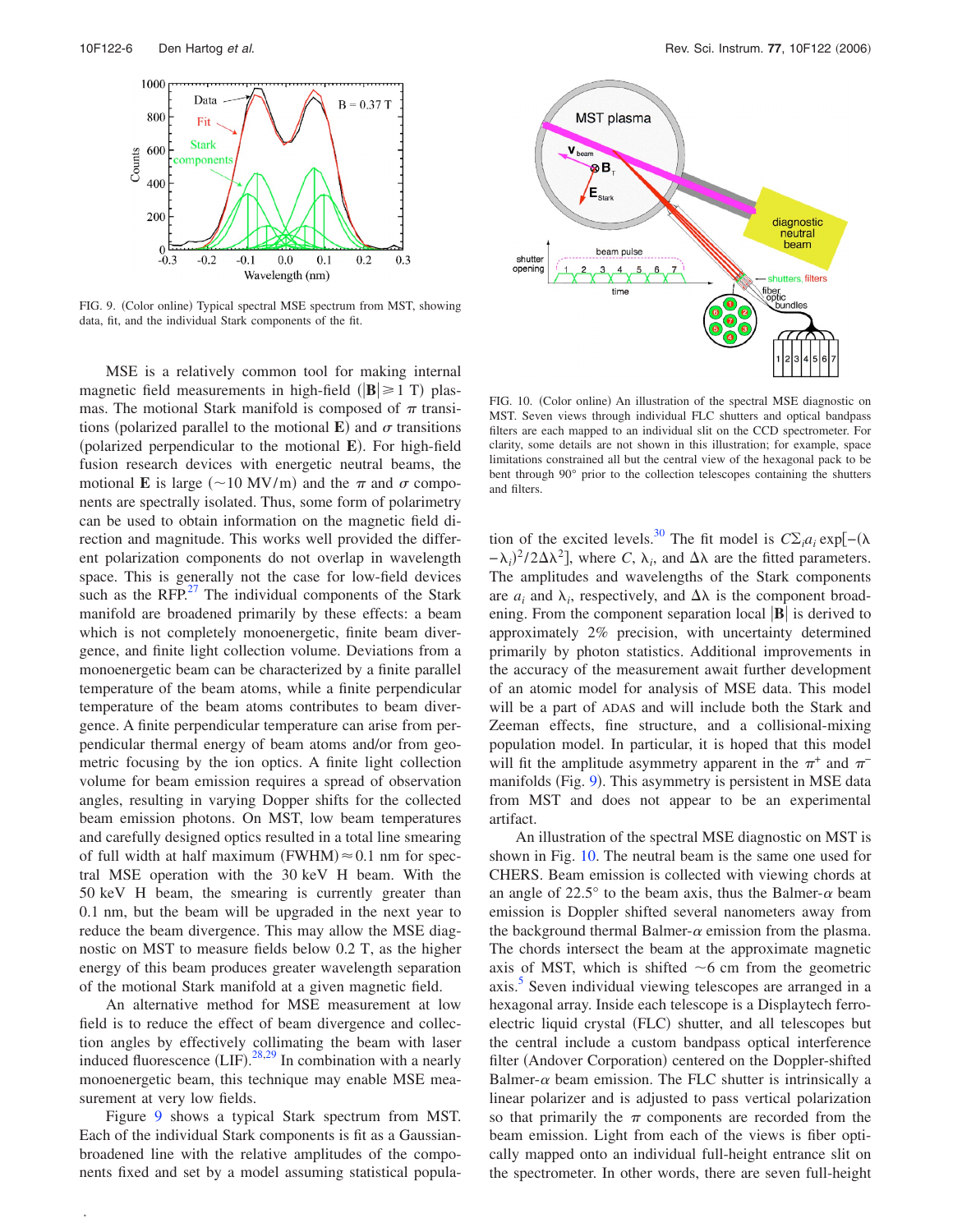<span id="page-6-1"></span>

FIG. 11. Seven independent MSE spectra are recorded on each frame of the CCD camera.

entrance slits on the entrance plane of the spectrometer, each slit slightly horizontally displaced from the other. This arrangement enables each viewing chord to take advantage of the full étendue available from the spectrometer. The bandpass filters on six of chords prevent spectral overlap; the remaining chord passes two C II lines that provide *in situ* wavelength calibration of the spectrometer (Fig.  $11$ ).

The spectrometer is based on a commercial  $f/6.5$ , 0.5 m Czerny-Turner (Acton Research Corp.) with an  $1800$  g/mm grating. The seven rectangular entrance slits (each 0.020  $\times$  14 mm<sup>2</sup> with a pitch of 0.864 mm) were etched into a mask of 0.0005 in. thick stainless steel shim stock (PCM Products, Inc.). This mask is mounted in an alignment fixture that replaces the stock entrance slit assembly of the spectrometer. The fiber optic bundle butted directly to the seven entrance slits is illustrated in Fig. [12.](#page-6-2) The fibers are filled at approximately  $f/6$  by the viewing telescopes, and thus slightly overfill the spectrometer (the fibers preserve the  $f/\#$ of the input cone of light). The detector is a charge-coupled device (CCD) camera (Princeton Instruments, Inc.). This camera has slow frame readout in order to obtain very low read noise. As a consequence, only one camera frame (with seven MSE spectra, Fig. [11](#page-6-1)) is obtained from every MST discharge. The FLC shutters are triggered sequentially during the CCD exposure, typically with individual shutter times of  $100-300 \mu s$ . This provides a short measurement sequence of

<span id="page-6-2"></span>

<span id="page-6-3"></span> $0.40$ 

0.38

 $|B|$   $(T)$ 



FIG. 13. Spectral MSE measurement of  $|\mathbf{B}|$  for a single reconnection event in MST, using 300  $\mu$ s shutter times.

 $|\mathbf{B}|$  time development in the plasma (Fig. [13](#page-6-3)). For increased detail, an ensemble average of such events is acquired (Fig. [14](#page-6-0)). Note the expanded vertical scale of these graphs; relative changes of  $0.01$  T in  $|\mathbf{B}|$  are easily measured.

Further development of the spectral MSE diagnostic on MST is in progress on two fronts. First, the CCD camera currently in use is being replaced with an electronmultiplying CCD camera (Princeton Instruments, Inc.). This camera has the possibility to record a complete frame every  $1 - 2$  ms, with very low read noise. This mode of operation will allow all seven FLC shutters to be fired during each frame, producing repeated sequences of  $|\mathbf{B}|$  time development throughout the 20 ms neutral beam pulse duration. This will enable must faster collection of data ensembles and provide nearly continuous recording of MST equilibrium evolution during the flat-top portion of a discharge. The second development in progress is the addition of another set of chords viewing a half-radius point in the plasma. Unlike the view of the MST magnetic axis, where **B** is completely toroidal, **B** at this point is a mixture of toroidal and poloidal directions. Thus both vertically and horizontally polarized beam emissions will be collected in order to enable accurate fits of the Stark spectrum and determination of the direction of **B**.



**.**

<span id="page-6-0"></span>

FIG. 14. Spectral MSE measurement of  $|\mathbf{B}|$  for an ensemble of reconnection events in MST, using 100  $\mu$ s shutter times.